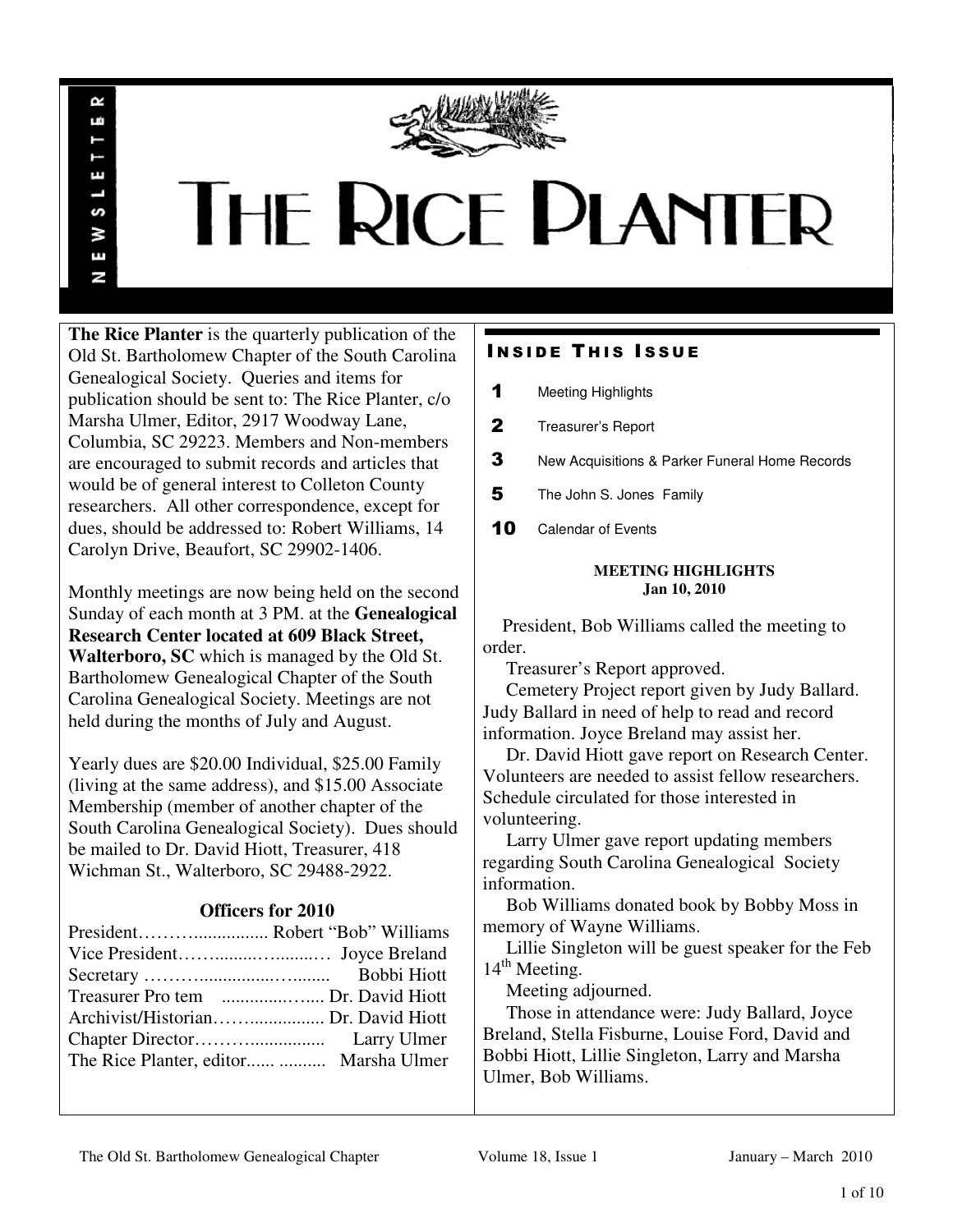| <b>MEETING HIGHLIGHTS</b><br>Feb 14, 2010                                                            |                                  | <b>TREASURER'S REPORT HIGHLIGHTS</b><br>Nov 1, 2009 - Dec 31, 2009 |           |
|------------------------------------------------------------------------------------------------------|----------------------------------|--------------------------------------------------------------------|-----------|
|                                                                                                      | <b>Beginning Balance:</b>        |                                                                    | 2847.80   |
| President, Bob Williams called meeting to order.                                                     | Income:                          |                                                                    |           |
| Written Treasurer's Report submitted to membership.                                                  | <b>Dues</b>                      | 380.00                                                             |           |
| Reading of Minutes and Treasurer's report deferred.                                                  | Donations:                       |                                                                    |           |
| Judy Ballard moving from Walterboro to Easley, SC.                                                   | F. Sauls                         | 60.00                                                              |           |
| She is resigning as Treasurer and the Chapter will need to                                           | Nita Eason<br><b>Book Sales</b>  | 150.00<br>233.00                                                   |           |
| elect a new treasurer. Dr. David Hiott elected to be                                                 | <b>Total Income</b>              |                                                                    | 823.00    |
| Treasurer pro tem until the Chapter elects a new                                                     | <b>Expenses:</b>                 |                                                                    |           |
| Treasurer.                                                                                           | <b>SCGC Dues</b>                 | 30.00                                                              |           |
| Chapter voted and approved that Marsha Ulmer                                                         | Newsletter                       | 96.30                                                              |           |
| submit the chapter newsletter, The Rice Planter to the SC                                            |                                  | 73.20                                                              |           |
| Gen. Soc. for competition. David Hiott's article to be                                               | Postage<br><b>Book Purchased</b> | 50.00                                                              |           |
| submitted also.                                                                                      |                                  |                                                                    |           |
| President, Bob Williams introduces Lillie Singleton as                                               | Magazine Subs.                   | 25.96                                                              |           |
| our guest speaker.                                                                                   | <b>Office Supplies</b>           | 39.00                                                              |           |
| Lillie Singleton spoke to Old St. Bartholomew                                                        | <b>Total Expenses:</b>           |                                                                    | $-314.46$ |
| Genealogical Chapter on African American Genealogy.                                                  |                                  |                                                                    |           |
| Meeting Adjourned.                                                                                   | <b>Ending Balance:</b>           |                                                                    | 3,356.34  |
| Those in attendance were: Judy Ballard, Stella                                                       |                                  |                                                                    |           |
| Fishburne, Louise Ford, David and Bobbi Hiott, Darlene                                               |                                  |                                                                    |           |
| Singleton, Lillie Singleton, Victoria Tuten, Larry and                                               |                                  | <b>TREASURER'S REPORT HIGHLIGHTS</b>                               |           |
| Marsha Ulmer, Bob Williams.                                                                          |                                  | Jan 1, 2010 - Jan 31 2010                                          |           |
|                                                                                                      | <b>Beginning Balance:</b>        |                                                                    | 3,356.34  |
| <b>MEETING HIGHLIGHTS</b>                                                                            | <b>Income:</b>                   |                                                                    |           |
| Mar 14, 2010                                                                                         | Dues                             | 320.00                                                             |           |
|                                                                                                      | Donations                        | 74.00                                                              |           |
| President, Bob Williams called meeting to order.                                                     | <b>Total Income:</b>             |                                                                    | 394.00    |
| Deferring of the reading to the Minutes and Treasurers                                               | Expenses:                        |                                                                    |           |
| Reports.                                                                                             | <b>SCGS</b> Dues                 | 114.00                                                             |           |
| Guest and Members Welcomed.                                                                          | <b>Book Purchased</b>            | 170.35                                                             |           |
| Introduction of Guest Speaker, Jan Alpert, President                                                 | <b>Total Expenses:</b>           |                                                                    | $-284.35$ |
| National Genealogical Society.                                                                       |                                  |                                                                    |           |
| Topic: Looking at the Land through Different                                                         | <b>Ending Balance:</b>           |                                                                    | 3,465.99  |
| Records.                                                                                             |                                  |                                                                    |           |
| Jan Alpert closed her session with announcing that                                                   |                                  |                                                                    |           |
| the 2010 National Workshop which will be held in Utah                                                |                                  | TREASURER'S REPORT HIGHLIGHTS                                      |           |
| May 11 thru 14 <sup>th</sup> has already received 1600 registrations.                                |                                  | Feb 1, 2010 - Feb 28, 2010                                         |           |
| She believes that 2011 Workshop which will be held in                                                | <b>Beginning Balance</b>         |                                                                    | 3,465.99  |
| Charleston, SC will be a huge success also and that each                                             | <b>Income:</b>                   |                                                                    |           |
| chapter may receive a stipend.                                                                       | Dues                             | 40.00                                                              |           |
| Jan Alpert can be reached by email at                                                                | Donations                        | 11.00                                                              |           |
| JanAlpert@aol.com                                                                                    | Copies Made                      | 4.00                                                               |           |
| Meeting adjourned:                                                                                   | Cem. Books Sold                  | 250.00                                                             |           |
| Those in attendance were: Jan Alpert, Judy Ballard,                                                  | <b>Total Income:</b>             |                                                                    | 305.00    |
|                                                                                                      | <b>Expenses:</b>                 |                                                                    |           |
| Betty Black, John and Jo Anne Boone, Catherine                                                       | <b>SCGS</b> Dues                 | 105.00                                                             |           |
| Branham, Joyce Breland, Sherry Cawley, Lillie Gaillard,                                              | Insurance                        | 742.00                                                             |           |
| Rollin and McKenzie Hansen, Alicia Hilton, David and                                                 | <b>Total Expenses</b>            |                                                                    | $-847.00$ |
| Bobbi Hiott, John S. Hiott, Ted Kinard, Ben and Joy                                                  |                                  |                                                                    |           |
| Lawson, Wevonneda Minis, Libby Steadman, Victoria<br>Tuten, Larry and Marsha Ulmer, Robert Williams. | <b>Ending Balance:</b>           |                                                                    | 2,923.99  |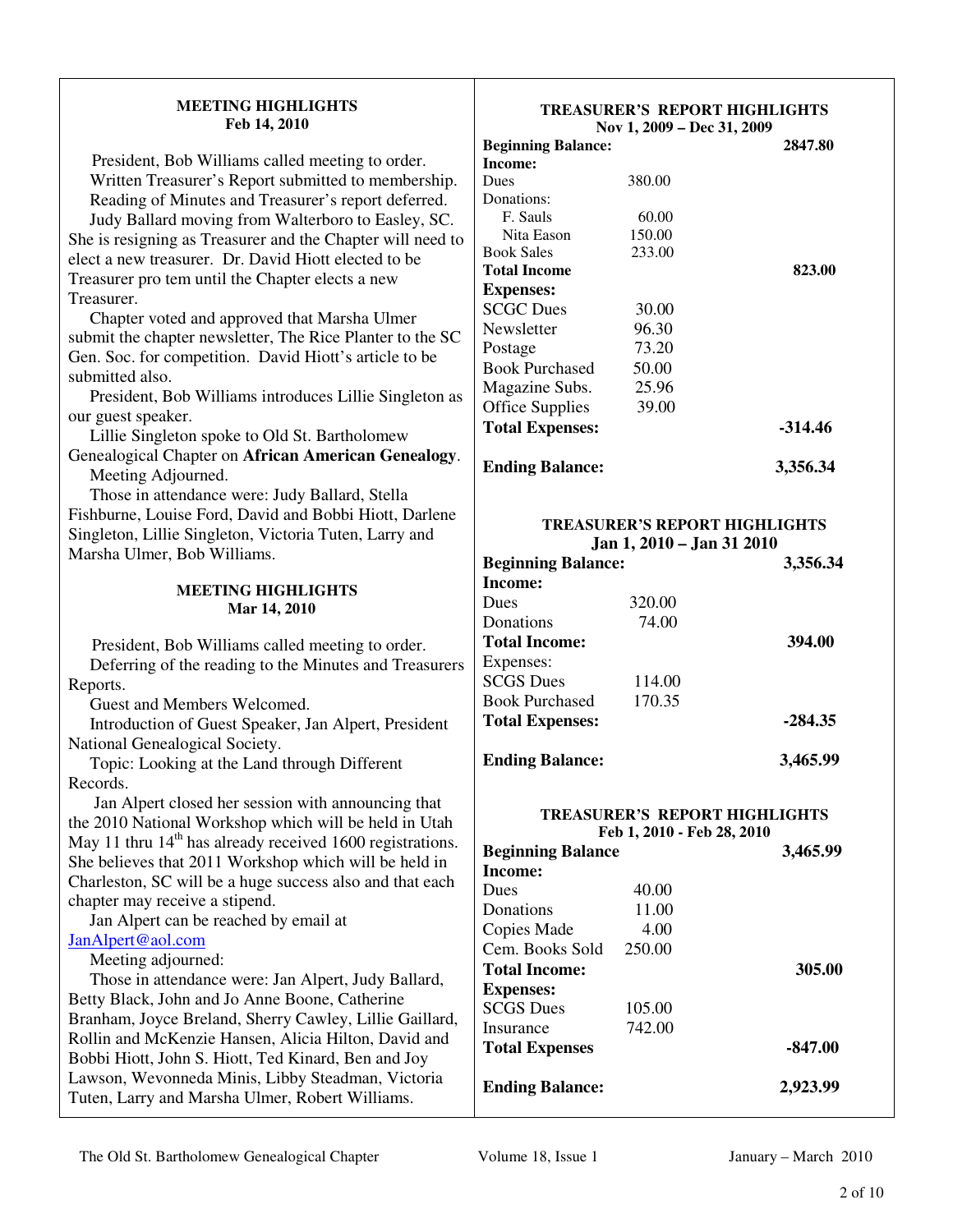# **A SPECIAL THANK YOU**

Dear Judy,

 It's hard to express in words how much the Old St. Bartholomew Genealogical Chapter appreciates all the years of dedication you have given as Treasurer. We are also thankful for all the volunteer work you have done in our Cemetery Indexing Projects.

Members of OSBGC

**OUR TREASURER'S MAILING ADDRESS HAS CHANGED** 

**MEMBERSHIP RENEWAL**

It's time to renew your membership to the Old St. Bartholomew Genealogical Chapter. If you have not yet renewed your membership, please send your 2010 membership dues to our Treasurer's new mailing address. If you do not renew your membership, you **may not** receive the next edition of our

**FRED PARKER FUNERAL HOME RECORDS** 

All dues and donations in the future should be addressed to:

Old St. Bartholomew Genealogical Chapter

c/o Dr. David Hiott 418 Wichman St.

Walterboro, SC 29488-2922

newsletter "The Rice Planter".

b. about 1911 Walterboro, SC d. Nov 17 1955 Augusta, GA

bur: Old Jewish Cemetery, Charleston, SC

**Zalin, Jake** 

Judy Ballard is one of our founding members of the OSBGC. She has been Treasurer for the last 17 years. She has volunteered countless years to the indexing and recording of cemetery information in order to publish Colleton County Cemetery Books for the OSBGC. Judy and her husband have retired to Easley, SC. She has resigned as the Treasurer of OSBGC, however she is continuing her membership with us and is still taking an active part in our Cemetery Projects.

David Hiott has volunteered, as Treasurer pro tem.

# **NEW ACQUISITIONS TO OLD ST. BARTHOLOMEW GENEALOGICAL CHAPTER RESEARCH CENTER**

|                                                               |                        | Occ: Medical Doctor                                    |
|---------------------------------------------------------------|------------------------|--------------------------------------------------------|
| <b>NAME OF ITEM</b>                                           | <b>DONOR</b>           | Father: Hyman Zalin b. Russia                          |
|                                                               |                        | Mother: Annie Barth b. Russia                          |
| NC State Archives, Guide to Research                          |                        | Bros: Dr. Harry Zalin of Columbia, SC                  |
| Material in the NC State Archives                             | Judy Ballard           |                                                        |
| Roster of SC Patriots in the American                         |                        | Dr. Abe Zalin of Columbia, SC                          |
| Revolution by Bobby G. Moss                                   |                        | Mrs. Esadora Schreiber of Brunswick, GA<br>Sis:        |
| given in memory of Wayne Williams                             | <b>Bob Williams</b>    | Mrs. A. J. Novit of Walterboro, SC                     |
| SC Royal Grants Vol. 3 by Holcomb, B. H.                      | <b>OSBGC</b>           | Mrs. William Mark of Williamston, SC                   |
| SC Royal Grants Vol. 4 by Holcomb, B. H.                      | <b>OSBGC</b>           |                                                        |
| A History of the Upper Country of SC by                       |                        |                                                        |
| Logan, J. H.                                                  | <b>OSBGC</b>           | <b>Avant, Frances Fender</b>                           |
| Tatler, Yearbook of Winthrop College 1950                     | Judy Ballard           | b. Oct 15 1876 Colleton Co, SC                         |
| Tatler, Yearbook of Winthrop College 1951                     | <b>Judy Ballard</b>    | d. Nov 12 1956 Walterboro, Colleton Co, SC             |
| Tatler, Yearbook of Winthrop College 1952                     | Judy Ballard           | bur: Live Oak Cemetery, Walterboro, SC                 |
| Tatler, Yearbook of Winthrop College 1953                     | Judy Ballard           | Spouse: John Avant                                     |
| Easley High School Yearbook 1971                              | Judy Ballard           |                                                        |
| Panther, Yearbook Batesburg-Leesville HS                      | Judy Ballard           | Father: Ransom Fender b. Colleton Co, SC               |
| PacSac, Presbyterian College Annual 1948                      | <b>Judy Ballard</b>    | Mother: Annie Norris b. Georgia                        |
| PacSac, Presbyterian College Annual 1949                      | <b>Judy Ballard</b>    | Dau: Miss Nelle Avant                                  |
| Garnet & Black, Yearbook of Univ. of SC 1951                  | Judy Ballard           | Bro: W. D. Fender of Walterboro, SC                    |
| Garnet & Black, Yearbook of Univ. of SC 1952                  | Judy Ballard           |                                                        |
| Into the New World: Traders George Galphin                    |                        |                                                        |
| & the Creeks Book 1 by Vandervelde, Isabel                    |                        | <b>Avant, Gloria Maxine</b>                            |
| Our Gracen (Grayson) Family of SC                             |                        | b. Oct 20 1951 Colleton County, SC                     |
| $1775 - 1952$                                                 | Gloria Nettles Syfrett | d. Nov 30 1956 Duke Hosp. Durham, NC                   |
| UDCHS, The Diary of David Gavin<br>$1855 - 1874$ in memory of |                        | bur: Cross Swamp Methodist Church Cem.                 |
| Virginia Shaffer                                              | John & JoAnn Boone     | Father: John Clark Avant b. Colleton County, SC        |
| A Short History of Callawassie Island, SC                     |                        | Mother: Maxine Bowers b. Hampton Co, SC                |
| By Behan, W. A. given in memory of                            |                        |                                                        |
| Virginia Shaffer                                              | John & JoAnn Boone     | Paternal Grandfather: John Wesley Avant, Islandton, SC |
| Exploring the Sullivan Tabby Point Ruins                      |                        | Maternal Grandparents: Mr & Mrs. Horace Bowers of      |
| Callawassie Island, SC given in memory of                     |                        | Ehrhardt, SC                                           |
| Virginia Shaffer                                              | John & JoAnn Boone     | Sis: Linda and Minerva Avant                           |
|                                                               |                        |                                                        |

The Old St. Bartholomew Genealogical Chapter Volume 18, Issue 1 January – March 2010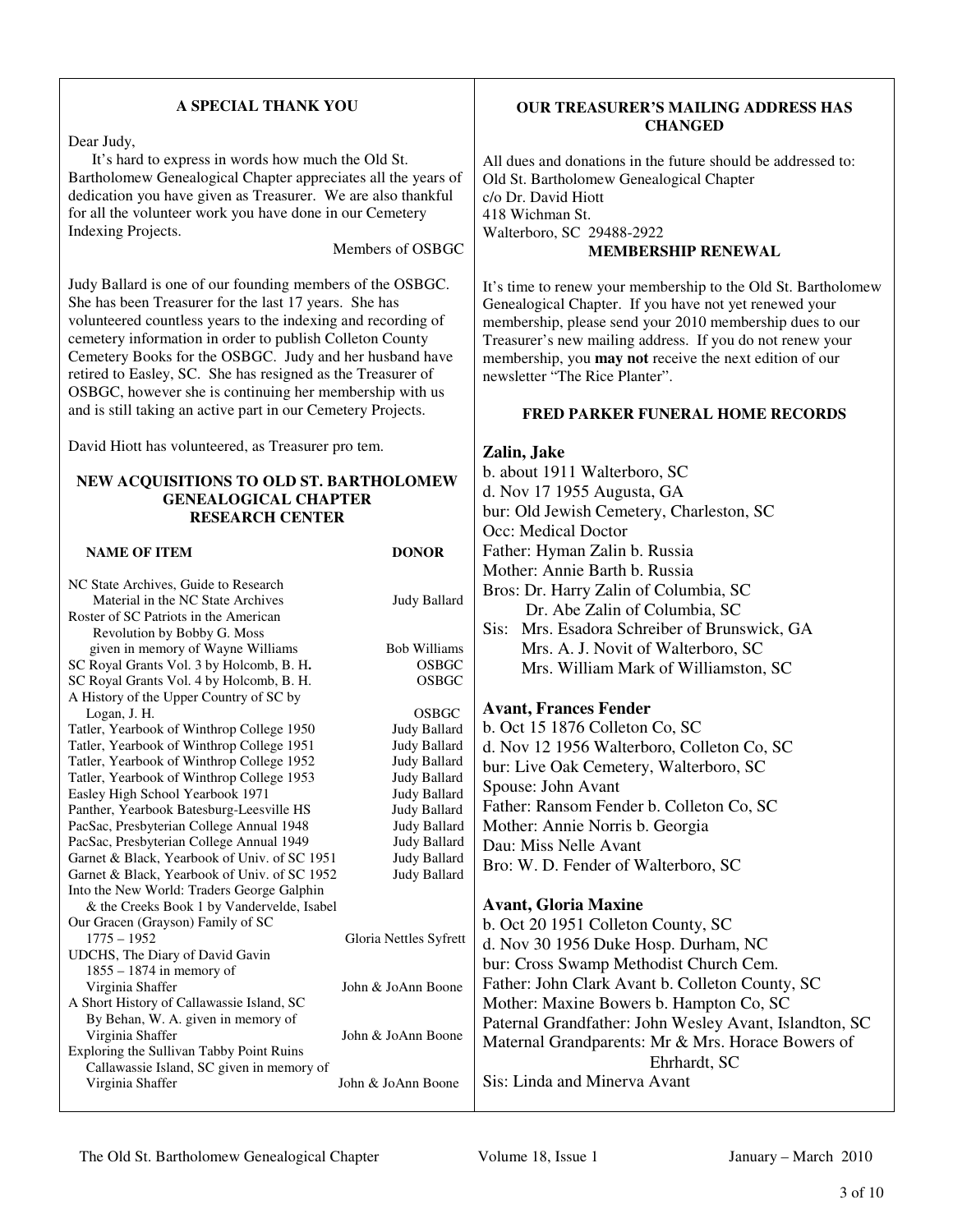# **PARKER FUNERAL HOME RECORDS**

continued

b. Feb 22 1909 Colleton County, SC b. Aug 4, 1867 Hampton County, SC d. May 5 1956 Hampton County Hosp, Hampton Co, SC d. May 2 1956 bur: Pine Grove Cemetery **bur: Bethel Methodist Church** bur: Bethel Methodist Church Occ: Farmer Spouse: Pink Banning Spouse: Lula Viola Beverly<br>
Father: Eldred Gooding b. Hampton County, SC<br>
Father: Laroline L. "Sarah" Bryan b. Colleton County, SC<br>
Mother: Caroline L. "Sarah" Bryan b. Colleton C Mother: Katie DeWitt b. Colleton Count, SC Bro: Cleveland Gooding of Ruffin, SC Son: James Baggett Step-Son: McKinley Crosby **Beach, Charles Joseph** Calvin Crosby b. Jan 31 1882 Walterboro, SC Dau: Helen Baggett d. Dec 28 1956 Colleton County Hospital Agnes Baggett bur: Live Oak Cemetery Step-Dau: Pansy Baggett Occ: Retired Dairyman<br>Mrs. Betty Ann Miller of Grays, SC Father: Joseph Thomas 1 Half-Bro: James DeWitt of White Hall, SC Mother: Ruth Harriett Miller b. Colleton County, SC Half-Sis: Mrs. Avis Bazzel of Walterboro, SC Sis: Miss Annie Beach of Walterboro, SC

b.Aug of 1894 Colleton County, SC d. Feb 21 1956 **Beckett, Evelyn Simmons**  bur: Smoaks Baptist Church Cemetery b. Sep 27 1903 Hampton County, SC Father: R. R. Black b. Colleton County, SC Mother: Sarah Elizabeth Smith b.Colleton County, SC Father: E. H. Simmons b. Hampton County, SC Ernest Edwin Black of Greenville, SC Bro: E. R. Simmons of San Francisco, CA H. M. Black of Smoaks, SC M. H. Simmons of Long Beach, CA Dau: Mrs. A. P. Smith Jr of Walterboro, SC George W. Simmons of Louisville, Ky Mrs. H. G. Bryan of Ruffin, SC R. W. Simmons of Philadelphia, PA Mrs. Ruth D'Angelo of Charleston, SC Leroy Simmons of Charleston, SC Bro: J. M. Black of Greenville, SC Charlie Simmons of Varnville, SC Charlie Simmons of Varnville, SC Half-Bro: Ben Black of Augusta, GA Sis: Mrs. Kenneth Able of Ridgeland, SC M. D. Black of Charleston, SC Sis: Mrs. J. L. Crosby of Lodge, SC **Bennett, John Gary** Mrs. Wilden Smith of Smoaks, SC d. Aug 14 1956 Colleton County Hospital

# **Berry, Thomas Hamilton Company Company Occ: Farmer Occ: Farmer**

b. Feb 2, 1882 Orangeburg County, SC Div. Spouse: Lucy Harter d. Dec 18 1956 Colleton County, Sc Father: Shealy Bennett b. Colleton County, SC bur: Tabor Methodist Church Cem. Mother: LeLa Herndon b. Colleton County, SC Occ: Farmer Son: Shealy Bennett of Walterboro, SC Spouse: Eliza Crosby Woodrow Bennett of Walterboro, SC Mother: Janie Fairey b. Orangeburg County, SC Mrs. J. F. Carroll of Barnwell, SC Son: Harold C. Berry of Walterboro, SC<br>
Herman W. Berry of Ruffin, SC<br>
C. A. Bennett of Walterboro, SC Herman W. Berry of Ruffin, SC. Jayson D. Berry of Ruffin, SC Sis: Mrs. J. B. Tucker of Walterboro, SC

# **Baggett, John Willis** . **Banning, Sallie Gooding Holland**

Mother: Caroline L. "Sarah" Bryan b. Colleton Co., SC

Father: Joseph Thomas Beach b. Colleton County, SC Riddick DeWitt of White Hall, SC Son: Malcolm G. Beach of Winnsboro, SC Dan DeWitt of Savannah, GA Charles J. Beach Jr of Winnsboro, SC Mrs. Croom Moore of Lakeland, FL **Black, Henry Grady 19 Contract Acts 20 Contract Acts 20 Contract Acts 20 Contract Acts 20 Contract Acts 20 Contract Acts 20 Contract Acts 20 Contract Acts 20 Contract Acts 20 Contract Acts 20 Contract Acts 20 Contract Act** 

Occ: Retired Farmer d. Apr 4, 1956 Medical College Hosp. Charleston, SC Spouse: Eula Smoak bur: Mt. Carmel Meth Church Cem., Hampton Co, SC<br>Father: R. R. Black b. Colleton County, SC Spouse: W. L. Beckett Son: H. F. Black of Smoaks, SC Mother: Mrs. Sallie Portrous Simmons b. Hampton, SC

b. about 1902 Colleton County, SC bur: Live Oak Cemetery Father: James E. Berry b. Orangeburg County, SC Dau: Miss Dorothy May Bennett of Walterboro, SC Mrs. L. C. Welch of Miami, FL 1 grandchild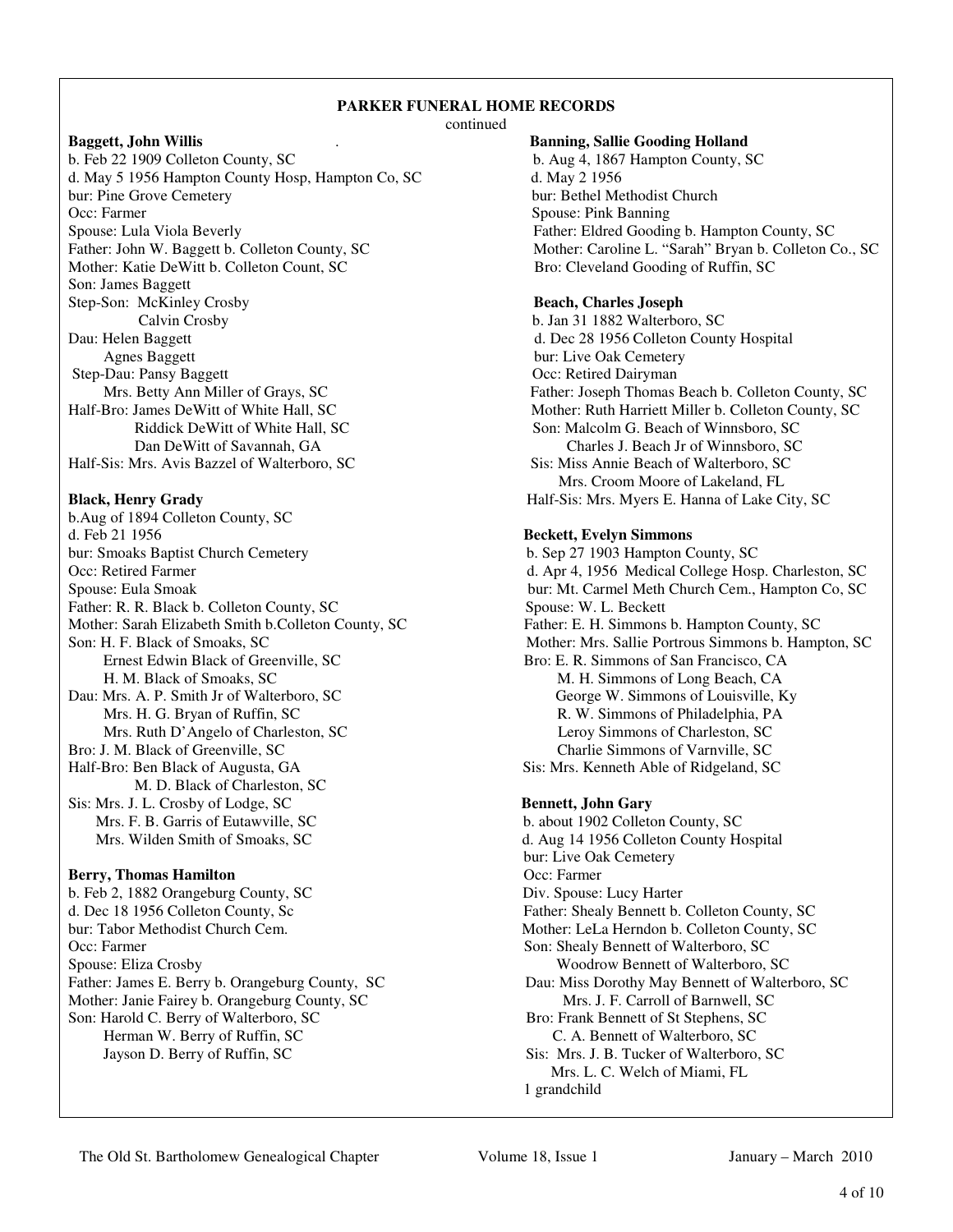# **ADDITIONS AND CORRECTIONS TO THE RICE PLANTER**

Volume 17 Issue 4 James E. Williams

 $(4<sup>th</sup> generation)$ 

Ackerman Claude Williams and Cecile Patrick were married on May 01 1927.

# **THE JOHN S. JONES FAMILY**

We are going to dedicate the next several issues of The Rice Planter to the John S. Jones Family. Foster Jones was a member of the Old St. Bartholomew Genealogical Chapter and did extensive research on his Jones Heritage. Foster Lamar Jones was born Apr 10 1936 he died Jan 08 2007. We are proud to be able to share the first four generations of this research with you.

### *Generation One*

1. **John S. Jones**, born about 1795 in Colleton County, SC (son of **Joseph Jones** and **Unknown Flowers**), died about 1843 in Colleton County, SC, buried in Cross Swamp Methodist Church, Islandton, SC. The furthest Foster Jones could prove by land records was the ownership by John S. and Elizabeth Broxton Jones. When John S died in 1842, the property was divided up to his sons: Joseph, James R., John S.B., Robert and Jesse.

 Being that Robert and Jesse were both minors, Robert came under the guardianship of Joseph and Jesse came under the guardianship of James R. The bulk of the property was kept by the widow, Elizabeth, including most of the family slaves.

 Elizabeth died around the time of the onset of the war of northern aggression and Jesse was killed in the battle of Franklin, Tennessee. James R, being the executor of the estate of his mother and brother, lived on their portion of the John S. Jones Estate. Some of James' descendants still live on part of the original property. The property is located on Willow Swamp Road where Blue Goose Lane turns off. Most of the property was lost in the confiscation and re-distribution during reconstruction.

 He married **Elizabeth Broxton**, about 1815, born about 1790 (daughter of **Samuel Broxton** and **Wife's Name Unknown**), died about 1860 in Colleton County, SC, buried in Cross Swamp Methodist Church, Islandton, SC.

*Children:*

.

- + 2 i. Joseph J. Jones born about 1817.
- + 3 ii. James Robert "Jimmy" Jones born Apr 17 1819.<br>+ 4 iii. John S. B. Jones born Mar 12 1821.
- iii. John S. B. Jones born Mar 12 1821.
- + 5 iv. Robert Edgar Jones born Mar 10 1827.
	- 6 v. Jesse S. Jones, born about 1832 in Colleton County, SC, died Dec 07 1864 in Franklin, TN, military Lt. Col. Co. E 24th S.C. Inf. C.S.A. (killed in battle).

### *Generation Two*

2. **Joseph J. Jones**, born about 1817 in Colleton County, SC. He married **Hannah Thomas**, born about 1816 in Colleton County, SC.

*Children:*

- 7 i. Mary Jones, born about 1837.
- + 8 ii. James Jones born about 1842.
- 3. **James Robert "Jimmy" Jones**, born Apr 17 1819 in Colleton County, SC, died Dec 6 1888 in Colleton County, SC, buried in Cross Swamp Methodist Church, Islandton, SC. He married **Julia Anne Carter**, about 1845, born Jun 25 1827 in Colleton County, SC, died about 1910, buried in Carter's Ford Baptist Church, Lodge, SC.

- 9 i. Mary S. Jones, born about 1846 in Colleton County, SC.
- 10 ii. Elizabeth "Lizzie" Jones, born about 1847 in Colleton County, SC.
- + 11 iii. Julia Elizabeth Ann Jones born Aug 2 1850.
- + 12 iv. Joseph John Jones born Nov 23 1850.
- + 13 v. Robert Lee Jones born about 1852.
- + 14 vi. Thomas George Jones born Nov 22 1855.
	- 15 vii. Sarah J. Jones, born about 1856.
	- 16 viii. Jesse S. Jones, born about 1859.
	- 17 ix. Susannah Clementine Anna Jones, born about 1863.
	- 18 x. George W. Jones, born about 1865.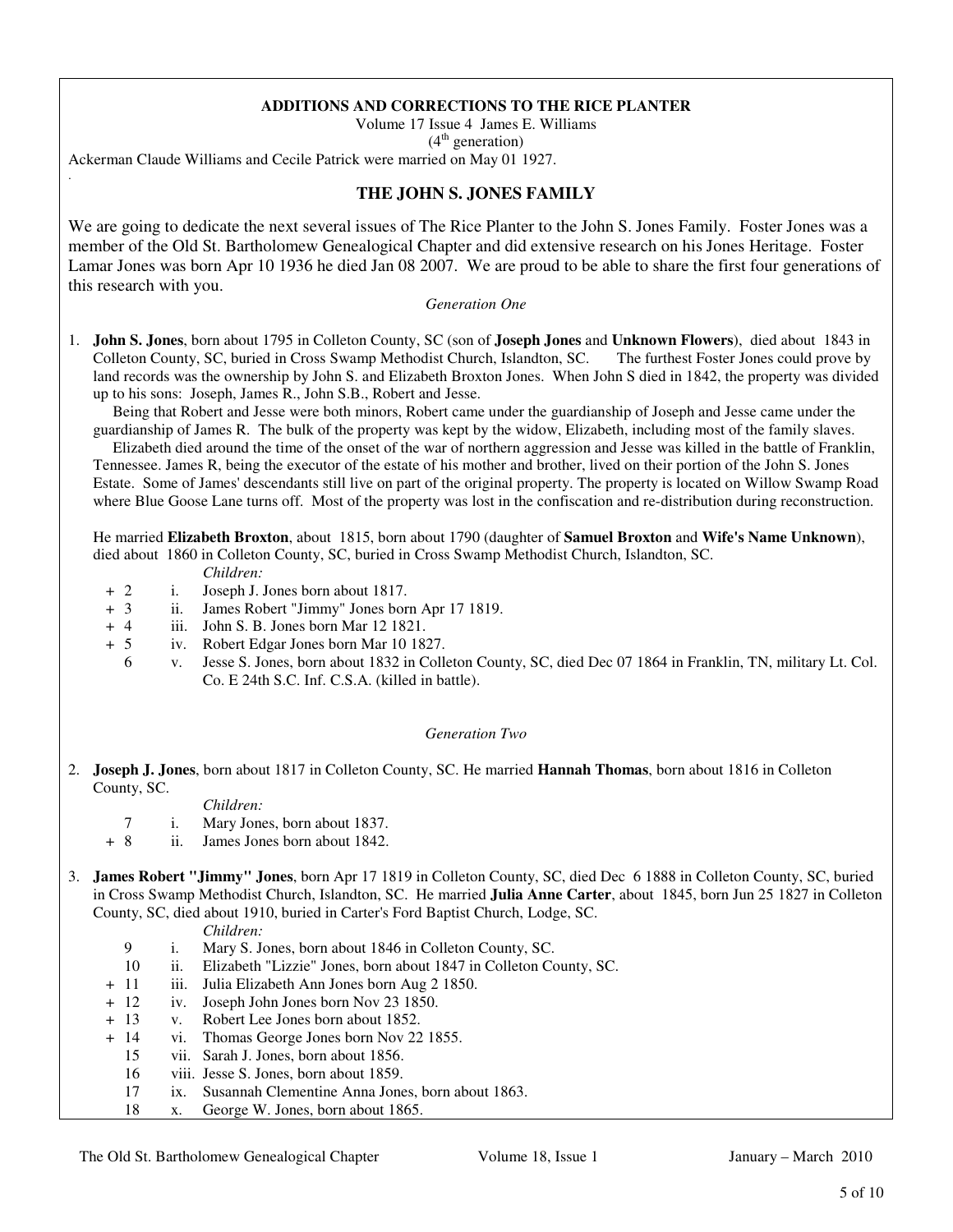- 19 xi. Benjamin Alexander Jones, born about 1867.
- + 20 xii. Emma C. Jones born about 1869.
- + 21 xiii. Susan Clark Jones born Aug 29 1870.
- 4. **John S. Basil Jones**, born Mar 12 1821 in Colleton County, SC, died Aug 12 1892 in Bamberg County, SC, buried in Cross Swamp Methodist Church, Islandton, SC. He married (1) **Mary Ursula Murdaugh**, born Apr 30 1821 in Colleton County, SC (daughter of **Josiah Putnam Murdaugh** and **Mary "Ursula" Varn**), died about 1856 in Colleton County, SC, buried in Cross Swamp Methodist Church, Islandton, SC.
	- *Children:*
	- 22 i. John Jones, born Jul 23 1844, died between 1850 and 1860.
	- + 23 ii. Lazarus B. "Laz" Jones born Jul 23 1844.
	- + 24 iii. Joseph Washington Jones born Aug 14 1846.
	- + 25 iv. William Newton Jones born Mar 25 1849.
	- + 26 v. Mary Jones born about 1852.
		- 27 vi. Cinthia E. Jones, born Nov 12 1854 in Colleton County, SC, died Dec 23 1923 in Colleton County, SC, buried in Ashton Cemetery, Ashton, SC. She married David W. Rizer, born Jun 27 1848 in Colleton County, SC (son of Christian Rizer and Mary A. Walker), died Apr 28 1927 in Colleton County, SC, buried in Ashton Cemetery, Ashton, SC.
	- + 28 vii. Nelson B. Jones born Jul 14 1855.

He married (2) **Amanda Louise Preacher**, born about 1835, died Apr 18 1901.

*Children:*

- 29 viii. Charles Franklin Jones, born about 1858, died Jun 28 1897.<br>  $+ 30$  ix. John Joseph Jones born Nov 11 1865.
- ix. John Joseph Jones born Nov 11 1865.
- + 31 x. Ella Jones born Dec of 1862.
- + 32 xi. Josephine Jones born about 1864.
- + 33 xii. Carrie R. Jones born Apr 03 1869.
- + 34 xiii. William Preston "Willie" Jones born Apr 20 1870.
	- 35 xiv. Beulah Jones, born about 1873, died Jan 13 1939. She married Robert "Lee" Risher, born about 1866 in Colleton County, SC (son of Joseph Koger Risher and Olive Warren), died Jun 18 1920. Robert: Living in Bamberg, SC as of 1915.
- + 36 xv. Robert Clarence Jones born Apr 09 1875.
	- 37 xvi. Daisey Dean Jones, born about 1877, died Oct 07 1901.

He married (3) **Temperence Unknown**.

- 5. **Robert Edgar Jones**, born Mar 10 1827 in Colleton County, SC, died Oct 25 1901 in Colleton County, SC, buried in Jones Family Cemetery, Colleton County, SC, military Veteran of War Between the States, occupation South Carolina State Legislator. Owned 800 acre plantation. He married **Sarah "Melinda" Caldwell**, about 1860 in South Carolina, born Jan 26 1833 in Colleton County, SC (daughter of **Thomas Huey Caldwell Sr** and **Elizabeth Melinda "Sarah" Garris**), died Jul 01 1892 in Colleton County, SC, buried in Jones Family Cemetery, Colleton County, SC.
	- *Children:*
	- + 38 i. Jessie Stancel Jones Sr born Sep 08 1852.
	- + 39 ii. Robert Edgar Jones born May 15 1855.
	- + 40 iii. Elizabeth A. "Lizzie" Jones born Nov 12 1857.
	- + 41 iv. Anna Cameron Jones born Aug 01 1869.
	- + 42 v. William Wesley Jones born Feb 20 1860.
		- 43 vi. Madison Clemmie Jones, born Apr 02 1862, died Oct 25 1891, buried in Jones Family Cemetery, Colleton County, SC. She married W. H. Carter, born Mar 22 1853, died Nov 01 1899, buried in Jones Family Cemetery, Colleton County, SC.
	- + 44 vii. Lee Johnson Jones born Feb 11 1867.
		- 45 viii. Clark Broxton Jones, born about 1871, died 5 mos 22 days, buried in Jones Family Cemetery, Colleton County, SC.
		- 46 ix. Infant Daughter Jones, born Jun 29 1875, died Sep 11 1875, buried in Jones Family Cemetery, Colleton County, SC.
	- + 47 x. Robert Clark Jones born Jun 29 1875.

*Generation Three*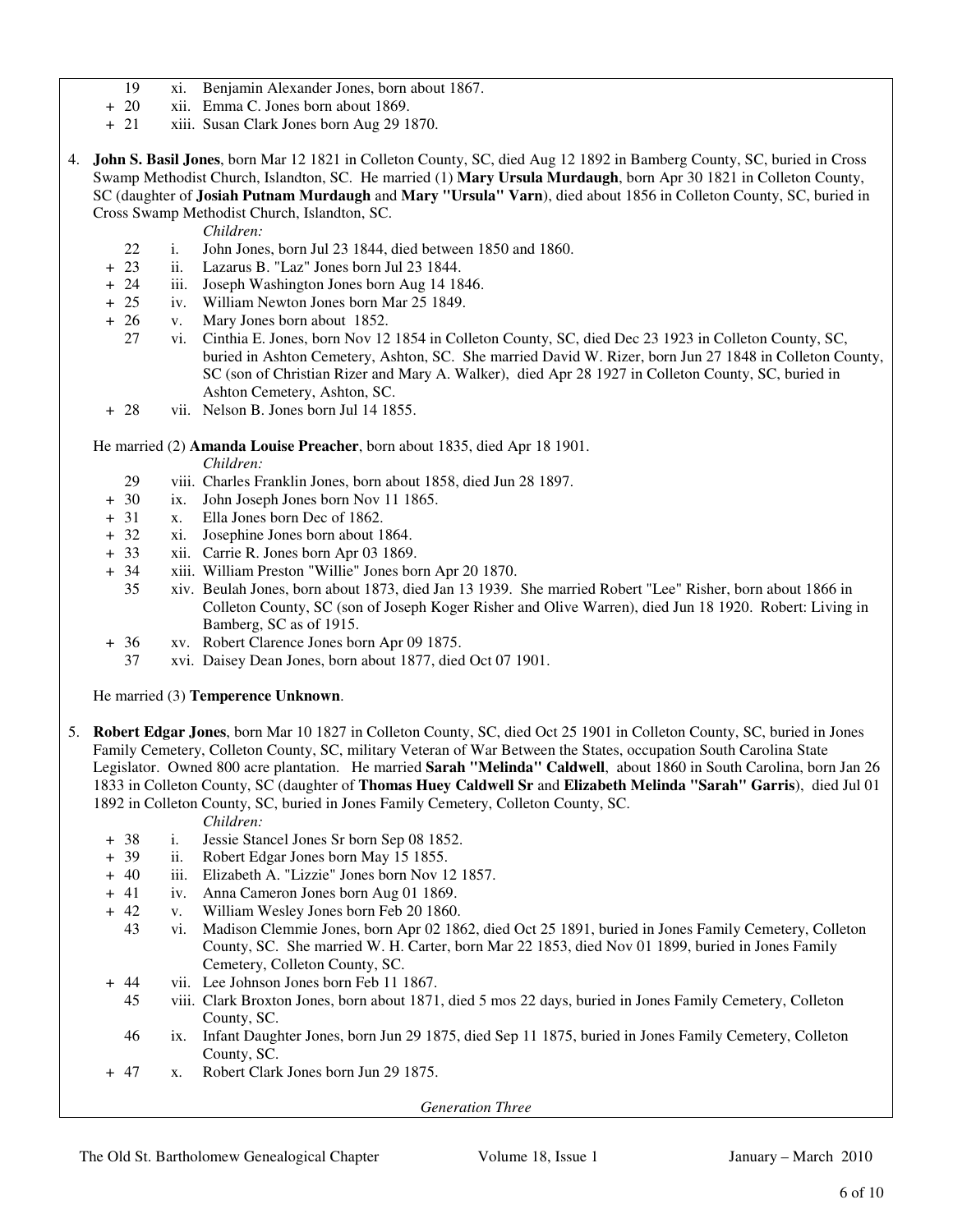# 8. **James Jones**, born about 1842, died Mar 02 1907, buried in Adnah Methodist Church, Islandton, SC. He married  **Elizabeth Carter**.

- *Children:*
- 48 i. Emaline Jones, born about 1863.
- 49 ii. Benjamin Jones, born about 1866.
- 50 iii. Susan Jones, born about 1867.
- 11. **Julia Elizabeth Ann Jones**, born Aug 2 1850 in Colleton County, SC (Census shows 1849), died Sep 27 1901 in Islandton, Colleton County, SC, buried in Cross Swamp Methodist Church, Islandton, SC. Julia Elizabeth Ann Jones listed twice in 1880 Census. She is listed as single with her parents and also listed with her husband, Ben Avant. She married **Berry Benjamin Avant**, about 1876 in Lodge, Colleton County, SC, born Jun 4 1855 in Colleton County, SC (son of **John W. Avant** and **Delaney "Lanie" Crosby**), died Jul 10 1910 in Islandton, Colleton County, SC, buried in Cross Swamp Methodist Church, Islandton, SC.

*Children:*

- + 51 i. Charlie Fishburne Avant born Sep 22 1877.
- + 52 ii. Mary Cynthia "Mamie" Avant born Jun 01 1879.
	- 53 iii. Haymon Avant.
	- 54 iv. Julia Elizabeth Avant, born Jan 04 1879 in Colleton County, SC, died Feb 13 1879 in Colleton County, SC.
- + 55 v. Berry Benjamin "Ben" Avant born Sep 17 1881.
- + 56 vi. John Wesley Avant born Oct 03 1882.
- + 57 vii. James Jones "Jim" Avant born Apr 05 1884.
- 58 viii. Sarah Clementine Avant, born Jan 24 1886, died Apr 18 1887.<br>+ 59 ix. Susan Martha Avant born May 20 1887.
- ix. Susan Martha Avant born May 20 1887.
- + 60 x. Joseph Carter Avant born Aug 18 1889.
	- 61 xi. Lena Emma Avant, born Feb 15 1892 in Colleton County, SC, died Apr 02 1966 in Colleton County Hospital, Walterboro, SC, buried Apr 04 1966 in Bethel Methodist Church, Ruffin, SC. She married Berry Wesley Roberts, after 1930, born Sep 7 1891 in Colleton County, SC (son of James Hezikiah "Jim" Roberts and Mary Margaret Avant), died Aug 20 1965 in Colleton County Hospital, Walterboro, SC, buried Aug 22 1965 in Bethel United Methodist Church, Ruffin, SC, military Veteran of World War I, occupation Retired Farmer.
	- 62 xii. Ira Dalton Avant, born Feb 15 1894 in Ashton, Colleton County, SC, died Jan 29 1986 in Oakwood Health Care Center, Walterboro, SC, buried Jan 31 1986 in Live Oak Cemetery, Walterboro, SC, military Veteran of World War I, occupation Retired Watchman. He married Alma Berry, born Sep 24 1894 in Colleton County, SC (daughter of James Edward Berry and Annie L. Herndon), died Nov 27 1970, buried Niv 28 1970 in Live Oak Cemetery, Walterboro, SC.
- + 63 xiii. Lanie Lavenia Avant born Oct 08 1896.
- 12. **Joseph John Jones**, born Nov 23 1850, died Nov 20 1922. He married **Amanda Jane Preacher**, born Apr 23 1859 (daughter of **John Preacher** and **Elizabeth Grayson**), died Oct 11 1917, buried Oct 12 1917 in Bethel United Methodist Church, Ruffin, SC.
	- *Children:*
- + 64 i. Verna "Eugenia" Jones born about 1894.
- + 65 ii. James Madison "Maddie" Jones born Sep 06 1889.
- + 66 iii. Rosella "Tilla" Jones born Apr 07 1893.
- 13. **Robert Lee Jones**, born about 1852, died Feb 3 1924, buried in Adnah Methodist Church, Islandton, SC. Son of James R. Jones and Julyanne Carter. Robert and Susan married 28 years in 1900 Census, 8 children were listed but she had 10 children living.. He married **Susan Elizabeth Godley**, born Feb 28 1854, died Sep 20 1928, buried in Adnah Methodist Church, Islandton, SC.

- + 67 i. Catherine Estelle Jones born Aug of 1873.
	- 68 ii. Susan Anne "Annie" Jones, born Aug of 1875 in Colleton County, SC, died Sep 04 1904 in Colleton County, SC. She married Oscar A. Herndon, born May 11 1872 in Colleton County, SC (son of Henry Herndon and Louise Godley), died Jan 06 1948, buried in Mt Carmel Methodist Church, Walterboro, SC. Oscar: Listed in the 1880 Census with Louise Herndon as the head of the household are her son Jack Heape age 17, Louise Herndon age 11, Oscar age 8, Mary age 6, and Susan age 4.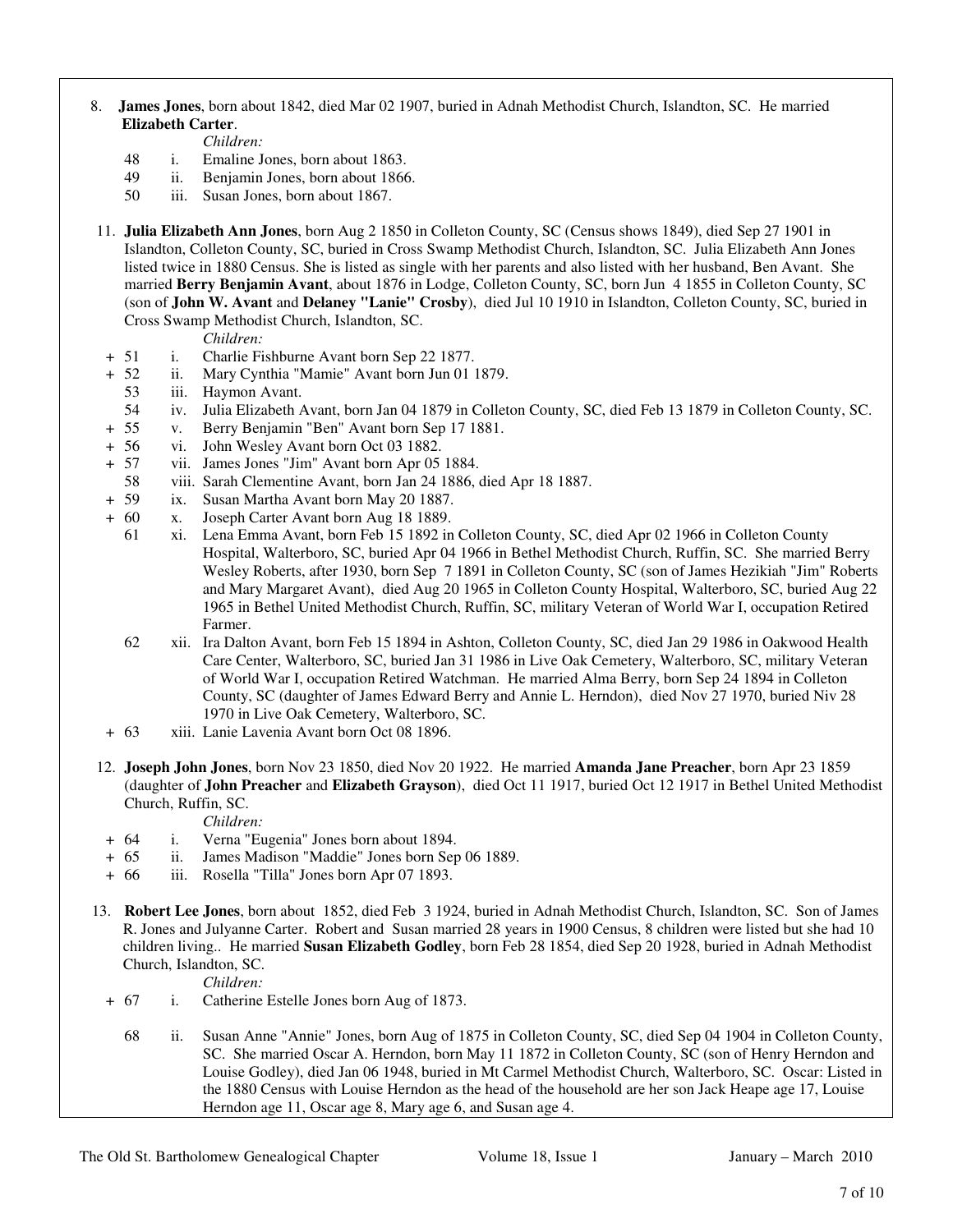- 69 iii. James Benjamin "Ben" Jones, born Mar of 1876.
- + 70 iv. Robert Newton Jones born Nov 10 1880.
- + 71 v. Caleb Godley Jones born Jul 29 1883.
- + 72 vi. Emma Julia Jones born Oct 13 1885.
- + 73 vii. Ida Mae Jones born Nov 06 1892.
- + 74 viii. Nathan Hyland Jones born Feb 16 1894.
- 75 ix. Lizzie E. Jones, born Apr of 1893 in Colleton County, SC.
- + 76 x. Nellie B. Jones born Oct 03 1897.
- 14. **Thomas George Jones**, born Nov 22 1855 in Colleton County, SC, died Jul 18 1921 in Colleton County, SC, buried in Cross Swamp Methodist Church, Islandton, SC. He married **Mary Crosby**, born about 1854 in Colleton County, SC, died about 1904 in Colleton County, SC, buried in Cross Swamp Methodist Church, Islandton, SC.
	- *Children:*
	- + 77 i. Daisy Elizabeth Black Jones born Feb 11 1880.
	- + 78 ii. Georgetta Elizabeth "Georgia" Jones born Sep 02 1883.
		- 79 iii. Leroy Jones, born about 1884, died Jan 17 1928, buried in Cross Swamp Methodist Church, Islandton, SC, occupation Farmer, never married.
	- + 80 iv. Robert Walton Jones born Feb 16 1887.
	- + 81 v. Willie Neal Jones born Dec 27 1888.
	- 82 vi. Mary E. Jones, born Apr of 1891.
- 20. **Emma C. Jones**, born about 1869 in Colleton County, SC, died Jun 03 1940, buried in Old Field Creek Cemetery, Ruffin, SC. She married **Stephen Benjamin Crosby**, about 1889, born about 1863 (son of **Benjamin Crosby** and **Eliza Smyly**).

- 83 i. Joseph Clifton "Cliff" Crosby, born Aug 09 1890 in Colleton County, SC, died Jun 04 1965 in Ruffin, Colleton County, SC, buried Jun 06 1965 in Bethel Methodist Church, Ruffin, SC, military Veteran of World War I, occupation Retired Saw Mill/Farmer. He married Martha Griffin, born Mar 24 1883 in Colleton County, SC (daughter of Edward Bryan Griffin and Matilda Crosby), died Nov 28 1967 in Ruffin, Colleton County, SC, buried Nov 30 1967 in Bethel Methodist Church, Ruffin, SC. Martha: Sister to Benjamin Griffin (who married Elizabeth Patrick) and Blanche Griffin (who married Willie H. Crosby).
- + 84 ii. Florence "Florrie" Crosby born Oct 16 1891.
- + 85 iii. William Henry "Willie" Crosby born Nov 3 1895.
	- 86 iv. Heber Crosby, born about 1897 in Colleton County, SC, died Mar 21 1956 in Columbia Hospital, Columbia, SC, buried Mar 23 1956 in Old Field Creek Cemetery, Ruffin, SC. Listed in 1900 Census Records as being 12 years old (they meant 12 mos.)
	- 87 v. Herbert Crosby, born Dec 25 1897 in Ruffin, Colleton County, SC, died Nov 3 1959 in Colleton County Hospital, Walterboro, SC, buried Nov 4 1959 in Old Field Creek Cemetery, Ruffin, SC, cause of death were a result of injuries received on May 8, 1959 when hit by automobile while walking on highway near Bells Cross Road.
- 21. **Susan Clark Jones**, born Aug 29 1870 in Colleton County, SC, died Jul 14 1938, buried in Tabor United Methodist Church, Ruffin, SC. She married **John James Connelly**, born Dec 14 1858 in South Carolina, died Mar 12 1945, buried in Tabor United Methodist Church, Ruffin, SC. **John**: Son of William Connelly. *Children:*
	- + 88 i. Eva Pauline Connelly born Jul of 1894.
	- + 89 ii. Walter Connelly born about 1896.
	- + 90 iii. Charles Michael Connelly born Dec 03 1897.
	- + 91 iv. Emma Mae Connelly born about 1899.
	- + 92 v. Ursula U. Connelly born Jul 22 1901.
	- + 93 vi. Martha Ruth Connelly born Apr 23 1903.
	- + 94 vii. James William Connelly born Sep 20 1907.
- 22. **Lazarus B. "Laz" Jones**, born Jul 23 1844 in Colleton County, SC, died Aug 27 1927 in Sparks, GA, buried in Sparks Cemetery, Sparks, Ga. He married (1) **Rosa Owens**, born Oct 19 1845, died Jun 17 1887. *Children:*
	- 95 i. Rebecca Jones, born about 1866.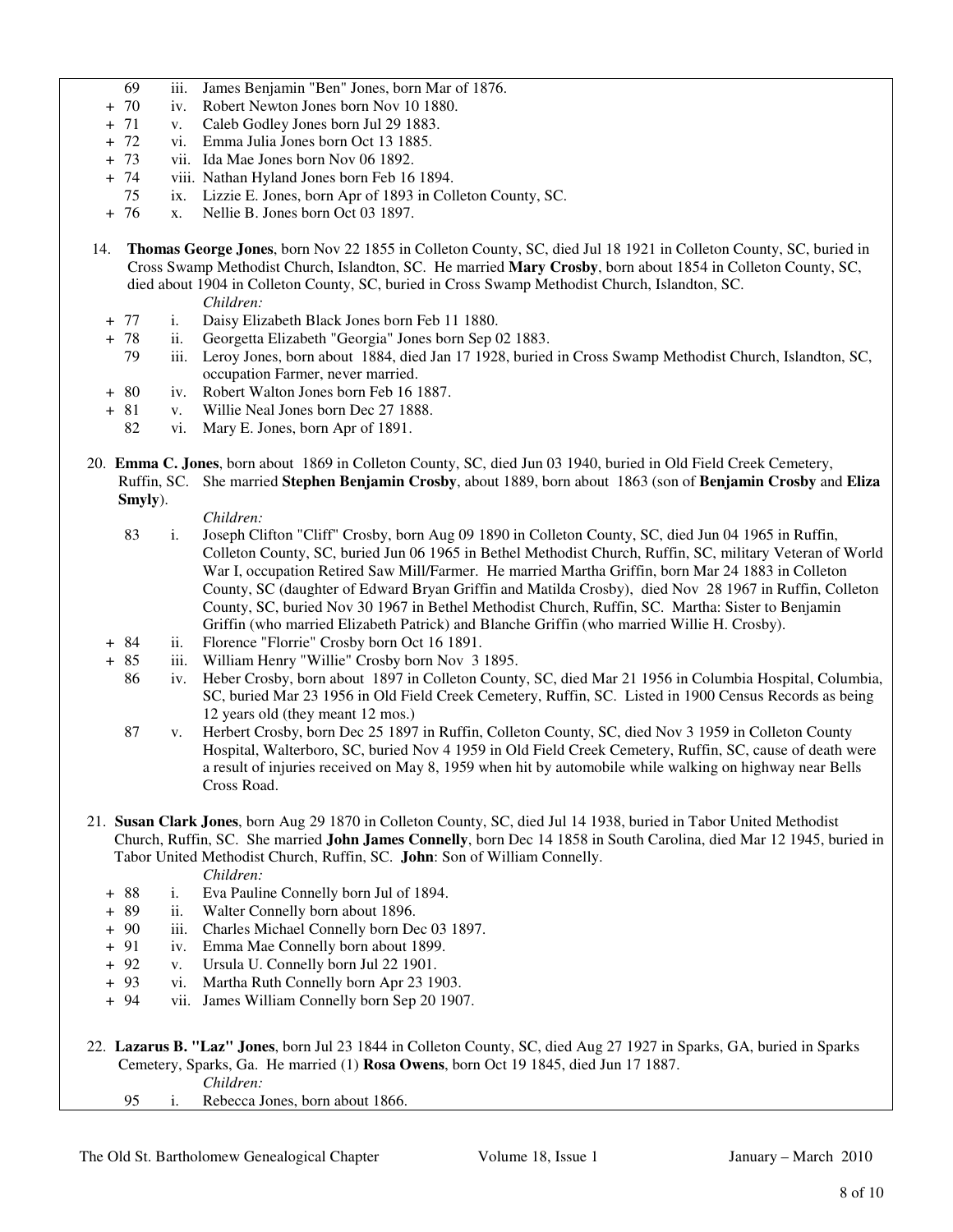- + 96 ii. Henry C. Jones born about 1868.
- + 97 iii. Rosa C. Jones born Mar 26 1870.
- + 98 iv. Benjamin Jones born about 1872.
	- 99 v. John W. Jones, born Sep 09 1880, died Jun 20 1903.
- + 100 vi. Tillman N. Jones born Jul 18 1884.

 He married (2) **Virginia Elizabeth "Jennie" McCranie**, born Mar 04 1859 in Berrien County, GA (daughter of **Josiah "Joe" McCranie** and **Mary Margaret Sineath**), buried in Antioch Cemetery, Cook County, Adel, Ga.

*Children:*

- 101 vii. Infant Jones, born Aug of 1889, died Jun 30 1890 in Berrien County, GA, buried in Antioch Methodist Church, Cook Co, Ga.
- 102 viii. Amie "Anna" Jones, born about 1892. She married Unknown Rose.
- 103 ix. Roy H. Jones, born May of 1894.

He married (3) **Jane Cone**, married Jan 26 1907, born about 1846.

 24. **Joseph Washington Jones**, born Aug 14 1846 in Colleton County, SC, died May 16 1920 in Colleton County, SC. He married **Mary Margaret McMillan**, born Aug 14 1849 in Colleton County, SC, died Aug 17 1921. **Mary**: Listed as "Polly" in 1900 Census.

- + 104 i. Hattie A. Jones born May 21 1871.
- 105 ii. Joseph Newton Jones, born Sep 05 1871, died Sep 05 1871.
- + 106 iii. Frank Newton Jones born Oct 23 1872.
- + 107 iv. William Oswald Jones born Oct 05 1874.
	- 108 v. Lucius L. Jones, born Apr of 1877.
	- 109 vi. Lenora W. "Nora" Jones, born Aug of 1879.
	- 110 vii. Eula L. Jones, born Nov of 1882.
	- 111 viii. Joseph L. Jones, born Dec of 1886.
- 112 ix. Colleen Jones, born Nov of 1888.<br> $+$  113 x Voyle Willard Jones Sr born May
- + 113 x. Voyle Willard Jones Sr born May 10 1891.

|                                                                                                                                                            |  | <b>OLD ST. BARTHOLOMEW CHAPTER</b><br>SOUTH CAROLINA GENEALOGICAL SOCIETY |  |  |
|------------------------------------------------------------------------------------------------------------------------------------------------------------|--|---------------------------------------------------------------------------|--|--|
|                                                                                                                                                            |  | 2010<br><b>MEMBERSHIP APPLICATION RENEWAL FORM</b>                        |  |  |
|                                                                                                                                                            |  |                                                                           |  |  |
|                                                                                                                                                            |  |                                                                           |  |  |
|                                                                                                                                                            |  |                                                                           |  |  |
| Type of Membership _____________\$20 Individual _____________\$25 Family ___________________\$15 Associate                                                 |  |                                                                           |  |  |
| Other Member Name (If Family Membership)<br>2011 - Campon Manuel Ann and China and China and China and China and China and China and China and China and C |  |                                                                           |  |  |
| Are you currently a member of another chapter of the South Carolina Genealogical Society YES () NO ()                                                      |  |                                                                           |  |  |
|                                                                                                                                                            |  |                                                                           |  |  |
| <b>Donation</b>                                                                                                                                            |  |                                                                           |  |  |
|                                                                                                                                                            |  |                                                                           |  |  |